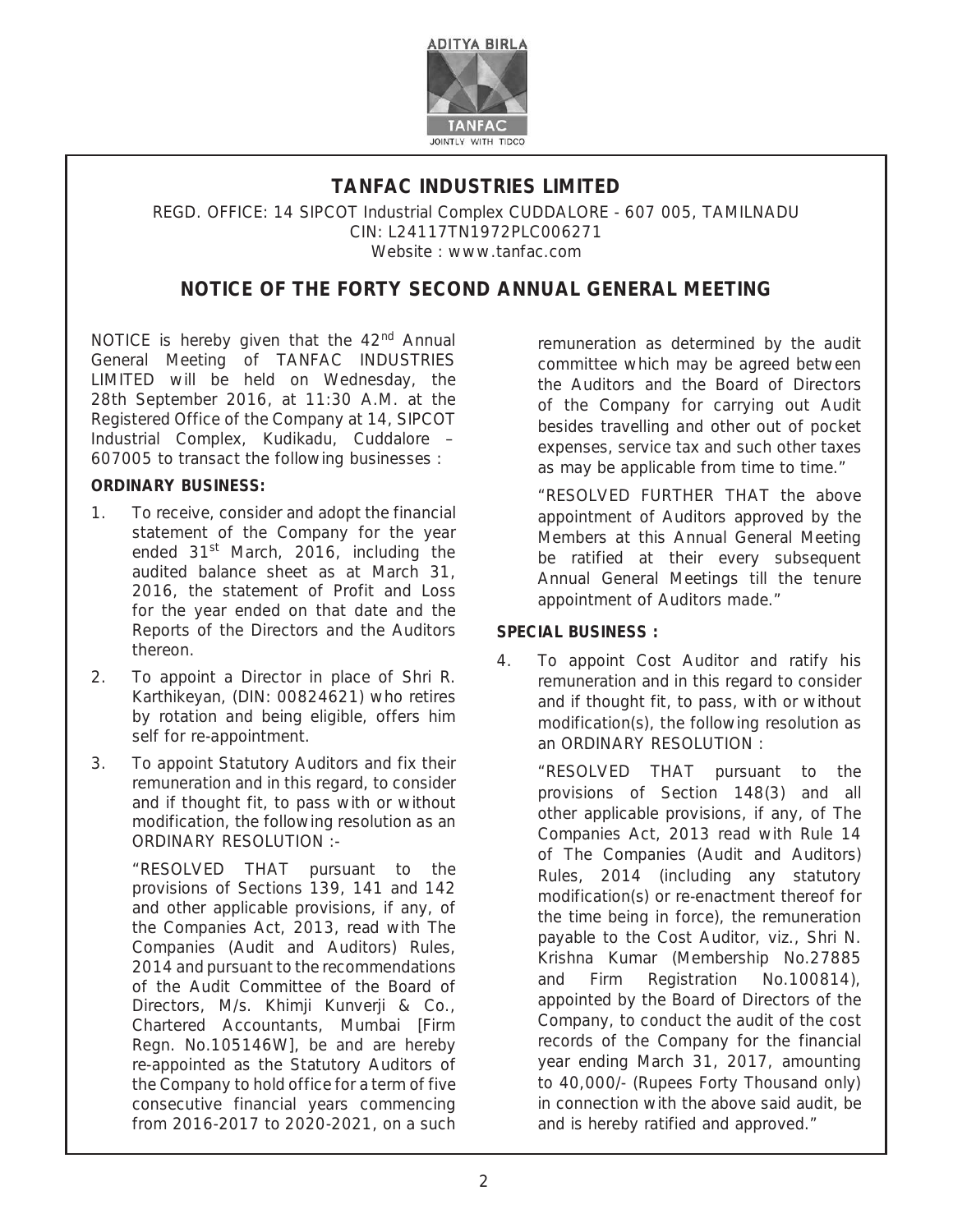## **NOTICE OF THE FORTY SECOND ANNUAL GENERAL MEETING**

 "RESOLVED FURTHER THAT the Board of Directors of the Company be and is hereby authorized to do all acts and take all such steps as may be necessary, proper or expedient to give effect to this resolution."

5. To report to BIFR on erosion of more than fifty percent of the peak net worth of the Company and in this regard to consider and if thought fit, to pass, with or without modification(s), the following resolution as an ORDINARY RESOLUTION :

> "RESOLVED THAT the erosion of more than fifty percent of the peak net worth of the Company during immediately preceding four financial years, by its accumulated losses, as per the duly finalized audited accounts of the company for the financial year ended 31st March, 2016, as also the causes for such erosion, be and are hereby noted, in compliance with the provisions of Section 23(1) (a) (ii) of the Sick Industrial Companies (Special Provisions) Act, 1985 (including any statutory modification(s) or re-enactment thereof, for the time being in force)."

> "RESOLVED FURTHER THAT the fact of the above erosion be reported to the Board for Industrial & Financial Reconstruction ("BIFR"), New Delhi OR such other authorities as may be notified from time to time, by the Board of Directors of the Company or by any person duly authorised by it in this behalf, in accordance with the provisions of the Section 23(1)(a)(i) of the said Act."

> "RESOLVED FURTHER THAT a certified true copy of this resolution be forwarded to BIFR OR such authorities for their information and necessary action, if any, in accordance with the provisions of the said Act."

6. To re-designate the present Manager as Managing Director of the Company and in this regard, to consider and if thought fit, to pass with or without modification, the following resolution as an ORDINARY RESOLUTION:

 "RESOLVED THAT pursuant to the provisions of Sections 196 and 197 read with Schedule V and other applicable provisions, if any, of the Companies Act, 2013 ("the Act") read with The Companies (Appointment and Remuneration of Managerial Personnel) Rules, 2014 (including any statutory modifications or re-enactment(s) thereof for the time being in force) and the provision of Articles of Association of the Company, consent of the Members be and is hereby accorded for the re-designation of Shri Lalit Naik, DIN: 02943588, from his present position as Manager to Managing Director of the Company with effect from  $9<sup>th</sup>$  August, 2016, for his remaining period of office i.e. upto 21st January, 2020.

 "RESOLVED FURTHER THAT Shri Lalit Naik, will not draw any remuneration from the Company during his tenure as Managing Director."

 "RESOLVED FURTHER THAT the Board of Directors of the Company or any committee thereof be and is hereby authorized to do all such acts, deeds and things as in its absolute discretion it may think necessary, expedient or desirable; to settle any question or doubt that may arise in relation thereto in order to give effect to the foregoing resolution and to seek such approval/ consent from the government departments, as may be required in this regard."

> By Order of the Board For TANFAC INDUSTRIES LIMITED

Place : Chennai PUNITA AGGARWAL Date: 09.8.2016 COMPANY SECRETARY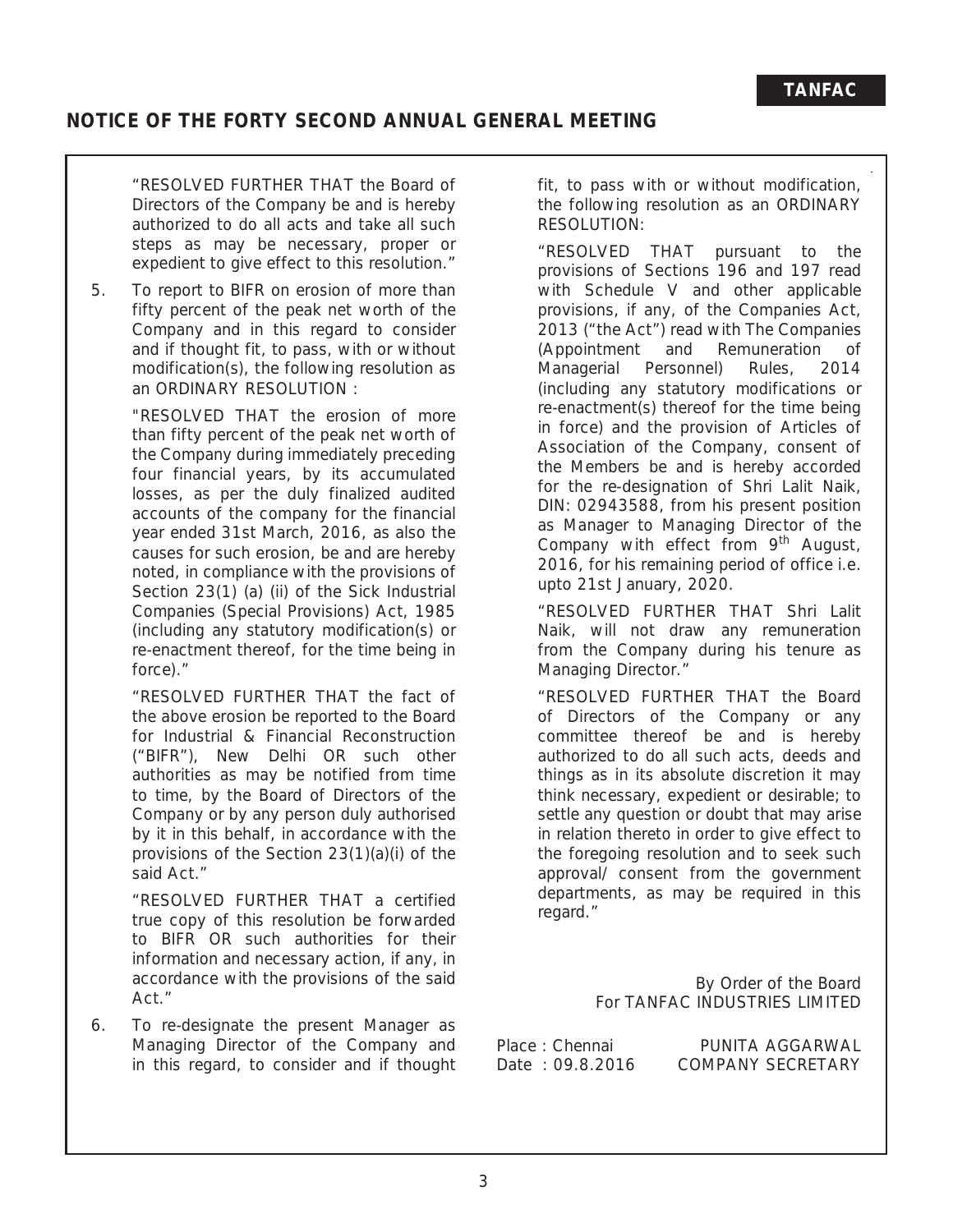## **NOTES :**

- 1. The Register of Members and Share Transfer Books of the Company will remain closed from Thursday (22.9.2016) to Wednesday (28.9.2016) both days inclusive.
- 2. A Member entitled to attend and vote at the Annual General Meeting ("the meeting") is entitled to appoint a proxy to attend and vote instead of himself/herself and the proxy need not be a member.
- 3. The Form of Proxy shall be deposited at the Registered Office of the Company not less than 48 hours before the commencement of the Meeting.
- 4. A person can act as a proxy on behalf of members not exceeding fifty and holding in the aggregate not more than ten percent of the total share capital of the Company carrying voting rights. A Member holding more than ten percent of the total share capital of the Company carrying voting rights may appoint a single person as proxy and such person shall not act as a proxy for any other person or Shareholder.
- 5. The business set out in the Notice will be transacted through electronic voting system and the Company is providing facility for voting by electronic means. The details of e-voting procedure are given under Note No.17.
- 6. A Statement pursuant to Section 102(1) of the Companies Act, 2013, in respect of Special Business under item Nos. 4 to 6 to be transacted at the Meeting is set out in the annexure.
- 7. Corporate Members intending to send their authorized representatives to attend the Meeting are requested to send a certified true copy of Board Resolution duly authorizing their representative to our Registered Office to attend and to vote on their behalf at the meeting.
- 8. Members holding their shares with multiple folios in physical mode in identical names or joint holding in the same order

of names are requested to send their Share Certificates with a request to our Registrar and Transfer Agent (RTA) viz., M/s. Integrated Enterprises (India) Limited, Kences Towers, Second Floor, No.1, Ramakrishna Street, Off. North Usman Road, T. Nagar, Chennai – 600 017 for consolidation. All documents relating to share transfer, transmission, change of address, change of bank account details may be sent to our above RTA.

- 9. Members desirous of obtaining any information as regards Accounts and Operations of the Company are requested to write at least one week before the meeting so that the same could be complied in advance.
- 10. The Company has transferred all unpaid/ unclaimed payment of dividend for the financial years upto 2007-2008, to the Investors Education and Protection Fund Account within the due dates, established by the Central Government. Pursuant to the provisions of The Investor Education and Protection Fund (Uploading of information regarding unpaid and unclaimed amounts lying with Companies) Rules, 2012, the Company has uploaded the details of unpaid and unclaimed amounts for the years up to 2007-2008 on the website of Ministry of Corporate Affairs and also the Company's website www.tanfac.com.
- 11. Pursuant to the provisions of Section 205A of the Companies Act, 1956, as amended, dividends for the financial year ended 31<sup>st</sup> March, 2009, which remain unpaid or unclaimed for a period of seven years will be transferred to the Investor Education and Protection Fund of the Central Government on or before 29.9.2016.
- 12. Members, who have not encashed their dividend warrants for the financial year ended 31<sup>st</sup> March, 2009 and for the financial year  $31<sup>st</sup>$  March, 2011, declared by the Company, may claim the unclaimed dividend(s) directly from the Company's Registered Office at 14, SIPCOT Industrial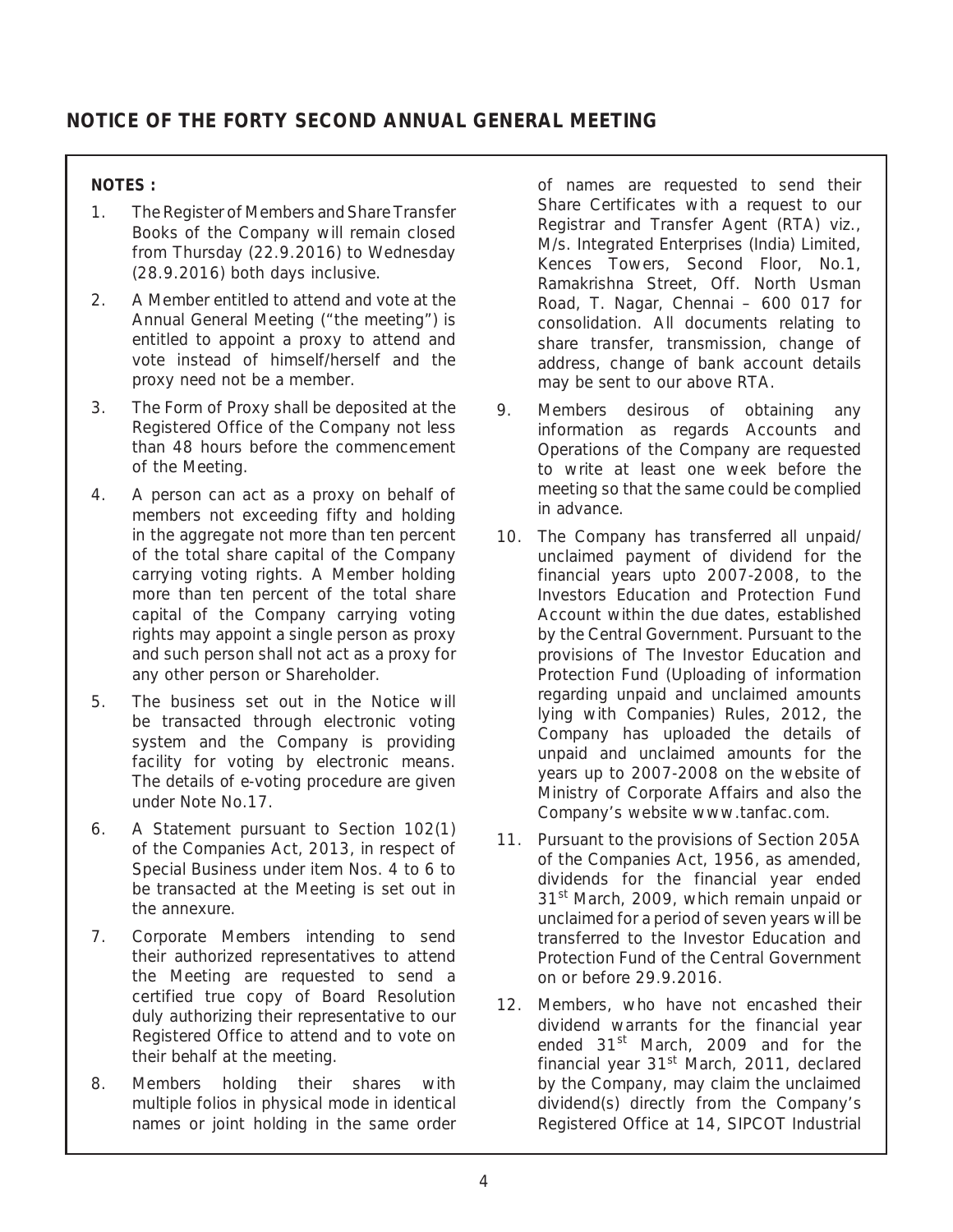# **NOTICE OF THE FORTY SECOND ANNUAL GENERAL MEETING (Contd.)**

Complex, Cuddalore - 607005.

- 13. Members holding shares in physical form can avail of the nomination facility by filing Form SH-13 (in duplicate) with the Company's Registrar and Share Transfer Agents which will be made available on request and in the case of shares held in dematerialised form, the nomination has to be lodged with their Depository Participant.
- 14. As on 31.3.2016, 92.91% of the Company's shares have been dematerialized. Members, who have not yet dematerialized their shares, at their own interest, may please get their shares dematerialized to avail of the benefits of electronic holding/trading.
- 15. The Securities and Exchange Board of India (SEBI) has mandated the submission of the Permanent Account Number (PAN) by every participant in the securities market. Members holding the shares in electronic form are, therefore, requested to submit their PAN to the Depository Participant(s), Members holding shares in physical form shall submit their PAN details to the RTA of the Company.

 To support the 'Green Initiative', the Members who have not registered their e-mail addresses are requested to register the same with our RTA/Depositories.

- 16. The annual report of the Company circulated to the Members of the Company, will be made available on the Company's website at www.tanfac.com.
- 17. In compliance with provisions of Section 108 of the Companies Act, 2013, Rule 20 of the Companies (Management and Administration) Rules, 2014 as amended by the Companies (Management and Administration) Amendment Rules, 2015 and of SEBI (LODR) Regulations, 2015, the Company is required to provide members

facility to exercise their right to vote on resolutions proposed to be considered at the Annual General Meeting (AGM) by electronic means and the business may be transacted through e-Voting Services provided by Central Depository Service (India) Limited (CDSL).

 The instructions for shareholders voting electronically are as under:

- i. The voting period begins on **September 25, 2016 (Sunday) 9.00 a.m. and ends on September 27, 2016 (Tuesday) 5.00 p.m.**  During this period shareholders of the Company, holding shares either in physical form or in dematerialized form, as on the **cut-off date (record date) of September 21, 2016** may cast their vote electronically. The e-voting module shall be disabled by CDSL for voting thereafter.
- ii . Shareholders who have already voted prior to the meeting date would not be entitled to vote at the meeting venue.
- iii . The shareholders should log on to the e-voting website www.evotingindia.com.
- iv . Click on Shareholders

Now Enter your User ID

For CDSL: 16 digits beneficiary ID,

 For NSDL: 8 Character DP ID followed by 8 Digits Client ID,

 Members holding shares in Physical Form should enter Folio Number registered with the Company

- v. Next enter the Image Verification as displayed and Click on Login.
- vi. If you are holding shares in demat form and had logged on to www.evotingindia.com and voted on an earlier voting of any company, then your existing password is to be used.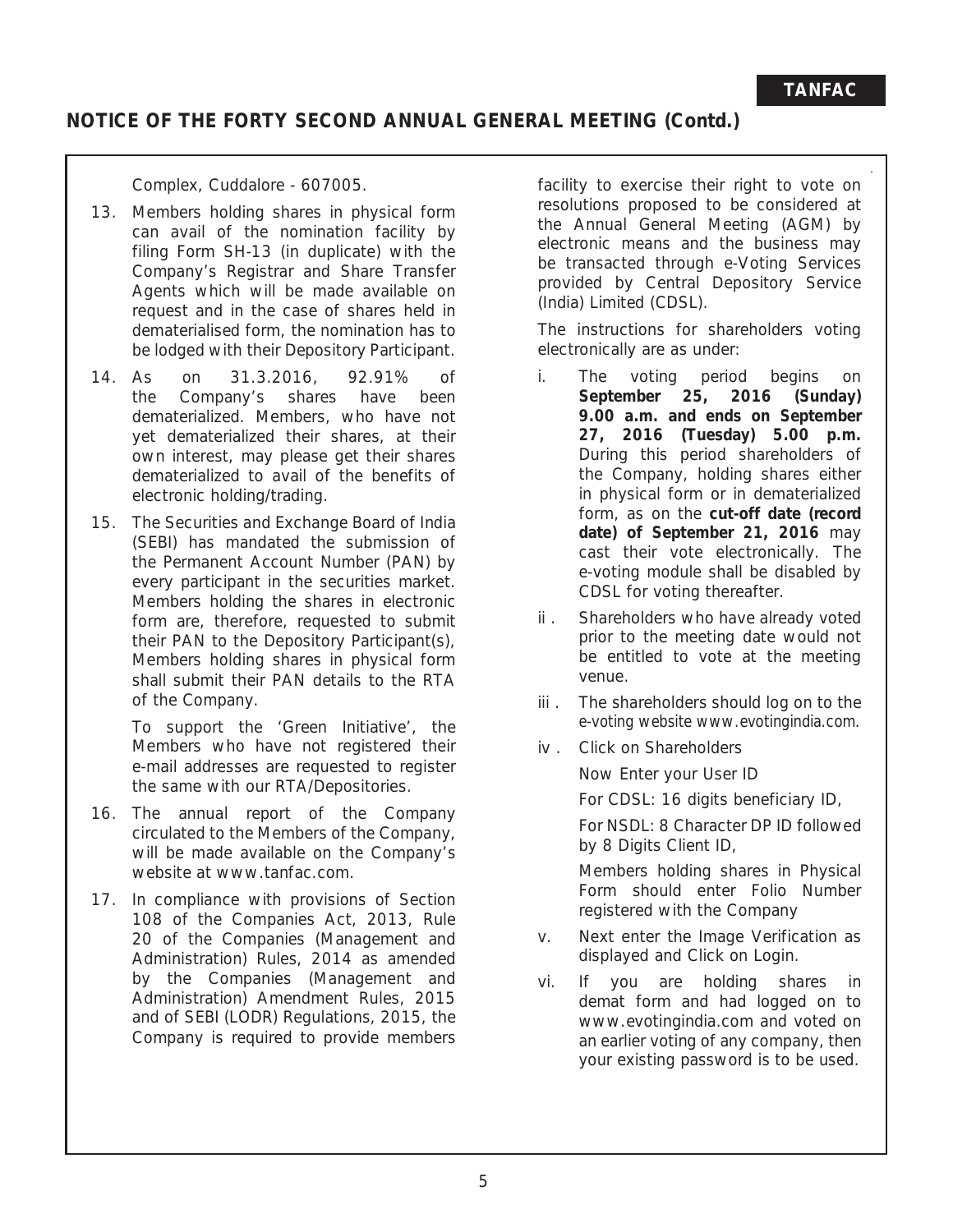# **NOTICE OF THE FORTY SECOND ANNUAL GENERAL MEETING (Contd.)**

| vii.                         |                   | If you are a first time user follow the steps given below:                                                                                                                                                                                                                                                                                                                                                                                                                                                                                                                                                                                                                                                                                                                                                                                                                                                                                                                                         |       |                                                                                                                                                                                                                                                                                                                                     |  |  |
|------------------------------|-------------------|----------------------------------------------------------------------------------------------------------------------------------------------------------------------------------------------------------------------------------------------------------------------------------------------------------------------------------------------------------------------------------------------------------------------------------------------------------------------------------------------------------------------------------------------------------------------------------------------------------------------------------------------------------------------------------------------------------------------------------------------------------------------------------------------------------------------------------------------------------------------------------------------------------------------------------------------------------------------------------------------------|-------|-------------------------------------------------------------------------------------------------------------------------------------------------------------------------------------------------------------------------------------------------------------------------------------------------------------------------------------|--|--|
|                              |                   |                                                                                                                                                                                                                                                                                                                                                                                                                                                                                                                                                                                                                                                                                                                                                                                                                                                                                                                                                                                                    |       |                                                                                                                                                                                                                                                                                                                                     |  |  |
| <b>PAN</b><br>of Birth (DOB) |                   | For Members holding shares in Demat Form and Physical Form<br>Enter your 10 digit alpha-numeric PAN issued by Income Tax Department (Applicable<br>for both demat shareholders as well as physical shareholders)<br>. Members who have not updated their PAN with the Company/ Depository<br>Participant are requested to use the first two letters of their name and the 8 digits<br>of the sequence number in the PAN field.<br>. In case the sequence number is less than 8 digits enter the applicable number<br>of O's before the number after the first two characters of the name in CAPITAL<br>letters. E.g. If your name is Vishnu Ram with sequence number 1 then enter<br>VI00000001 in the PAN field.<br>Dividend Bank Enter the Dividend Bank Details or Date of Birth (in dd/mm/yyyy format) as recorded<br>Details OR Date in your demat account or in the company records in order to login.<br>• If both the details are not recorded with the depository or company please enter |       |                                                                                                                                                                                                                                                                                                                                     |  |  |
|                              |                   | the member id /folio number in the Dividend Bank details field as mentioned in                                                                                                                                                                                                                                                                                                                                                                                                                                                                                                                                                                                                                                                                                                                                                                                                                                                                                                                     |       |                                                                                                                                                                                                                                                                                                                                     |  |  |
| viii                         | After             | instruction (iv).<br>entering<br>these<br>details<br>appropriately, click on "SUBMIT" tab.                                                                                                                                                                                                                                                                                                                                                                                                                                                                                                                                                                                                                                                                                                                                                                                                                                                                                                         |       | against the same the option "YES/<br>NO" for voting. Select the option<br>YES or NO as desired. The option                                                                                                                                                                                                                          |  |  |
| ix.                          |                   | Members holding shares in physical<br>form will then directly reach the<br>Company selection screen. However,<br>members holding shares in demat<br>form will now reach 'Password<br>Creation' menu wherein they are<br>required to mandatorily enter their<br>login password in the new password<br>field. Kindly note that this password is                                                                                                                                                                                                                                                                                                                                                                                                                                                                                                                                                                                                                                                      | xiii. | YES implies that you assent to the<br>Resolution and option NO implies that<br>you dissent to the Resolution.<br>Click on the "RESOLUTIONS FILE<br>LINK" if you wish to view the entire<br>Resolution details.<br>xiv. After selecting the resolution you<br>have decided to vote on, click on<br>"SUBMIT". A confirmation box will |  |  |
|                              |                   | to be also used by the demat holders<br>for voting for resolutions of any other<br>company on which they are eligible to<br>vote, provided that company opts for<br>e-voting through CDSL platform. It is<br>strongly recommended not to share<br>your password with any other person<br>and take utmost care to keep your                                                                                                                                                                                                                                                                                                                                                                                                                                                                                                                                                                                                                                                                         |       | be displayed. If you wish to confirm<br>your vote, click on "OK", else to<br>change your vote, click on "CANCEL"<br>and accordingly modify your vote.                                                                                                                                                                               |  |  |
|                              |                   |                                                                                                                                                                                                                                                                                                                                                                                                                                                                                                                                                                                                                                                                                                                                                                                                                                                                                                                                                                                                    | XV.   | Once you "CONFIRM" your vote on<br>the resolution, you will not be allowed<br>to modify your vote                                                                                                                                                                                                                                   |  |  |
| Х.                           |                   | password confidential.<br>For Members holding shares in                                                                                                                                                                                                                                                                                                                                                                                                                                                                                                                                                                                                                                                                                                                                                                                                                                                                                                                                            |       | xvi. You can also take a print of the votes<br>cast by clicking on "Click here to<br>print" option on the Voting page.                                                                                                                                                                                                              |  |  |
|                              |                   | physical form, the details can be used<br>only for e-voting on the resolutions<br>contained in this Notice.                                                                                                                                                                                                                                                                                                                                                                                                                                                                                                                                                                                                                                                                                                                                                                                                                                                                                        |       | xvii. If a demat account holder has forgoten<br>the login password then Enter the<br>User ID and the image verification                                                                                                                                                                                                             |  |  |
| xi.                          | Sequence<br>vote. | Click on the Electronic Voting<br>Number (EVSN)<br>for<br>TANFAC INDUSTRIES LIMITED to                                                                                                                                                                                                                                                                                                                                                                                                                                                                                                                                                                                                                                                                                                                                                                                                                                                                                                             |       | code and click on Forgot Password &<br>enter the details as prompted by the<br>system.                                                                                                                                                                                                                                              |  |  |
| xii.                         |                   | On the voting page, you will see<br>"RESOLUTION DESCRIPTION"<br>and                                                                                                                                                                                                                                                                                                                                                                                                                                                                                                                                                                                                                                                                                                                                                                                                                                                                                                                                |       | xviii. Members can also cast their vote<br>using CDSL's application m-Voting<br>available for android based mobiles.                                                                                                                                                                                                                |  |  |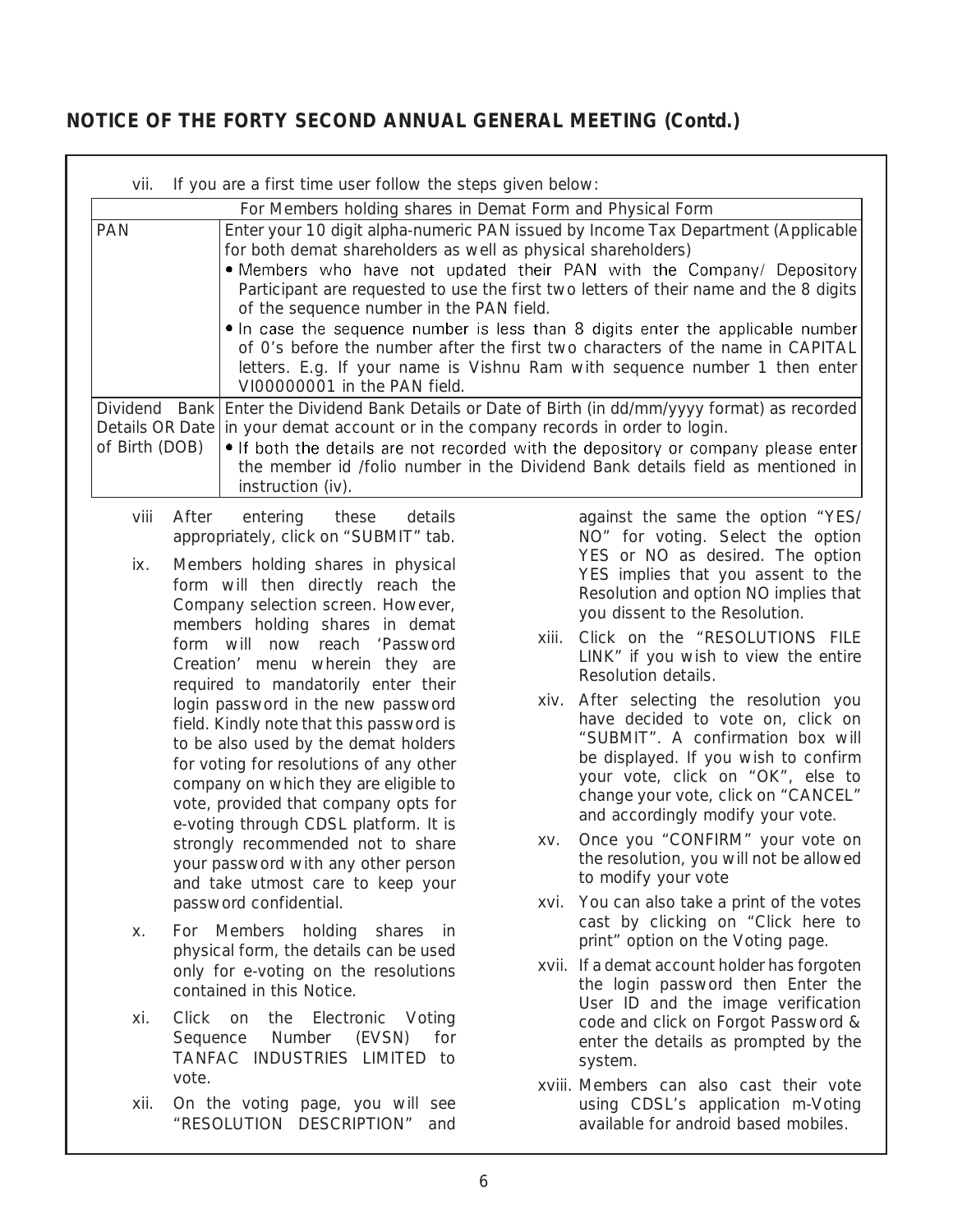# **NOTICE OF THE FORTY SECOND ANNUAL GENERAL MEETING (Contd.)**

 The m-Voting application can be downloaded from Google Play store. Apple and the Windows phone users can be downloaded the Application from Apple store and the Windows phone store, respectively. Please follow the instructions as prompted by the mobile app while voting on your mobile.

xix. Note for Non-Individual Shareholders and Custodians.

> Non-Individual shareholders (i.e. other than Individuals, HUF, NRI etc.) and Custodian are required to log on to www.evotingindia.com and register themselves as Corporates.

- (a) A scanned copy of the Registration Form bearing the stamp and sign of the entity should be emailed to helpdesk.evoting@cdslindia.com.
- (b) After receiving the login details a Compliance User should be created using the admin login and password. The Compliance User would be able to link the account(s) for which they wish to vote on.
- (c) The list of accounts linked in the login should be mailed to helpdesk.evoting@cdslindia.com and on approval of the accounts they would be able to cast their vote.
- (d) A scanned copy of the Board Resolution and Power of Attorney (POA) which they have issued in favour of the Custodian, if any, should be uploaded in PDF format in the system with a copy to the scrutinizer for verification at email id: cskalyanisrinivasan@gmail.com.
- xx. In case you have any queries or issues regarding e-voting, you may refer the Frequently Asked Questions ("FAQs") and e-voting manual available at www.evotingindia.com, under help section or write an email to helpdesk.evoting@cdslindia.com

 The Chairman shall, at the AGM, at the end of discussion on the resolutions on which voting is to be held, allow voting with the assistance of scrutinizer, by use of "remote e-voting" or "Ballot Paper" or "Polling Paper" for all those members who are present at the AGM but have not cast their votes by availing the remote e-voting facility.

 The Scrutinizer shall after the conclusion of voting at the general meeting, will first count the votes cast at the meeting and thereafter unblock the votes cast through remote e-voting in the presence of at least two witnesses not in the employment of the Company and shall make, not later than three days of the conclusion of the AGM, a consolidated scrutinizer's report of the total votes cast in favour or against, if any, to the Chairman or a person authorized by him in writing, who shall countersign the same and declare the result of the voting forthwith.

 The Results declared along with the report of the Scrutinizer shall be placed on the website of the Company www.tanfac.com and on the website of CDSL immediately after the declaration of result by the Chairman or a person authorized by him in writing. The results shall also be immediately forwarded to the BSE Limited, Mumbai.

By Order of the Board For TANFAC INDUSTRIES LIMITED

> PUNITA AGGARWAL COMPANY SECRETARY

Place : Chennai Date : 09.8.2016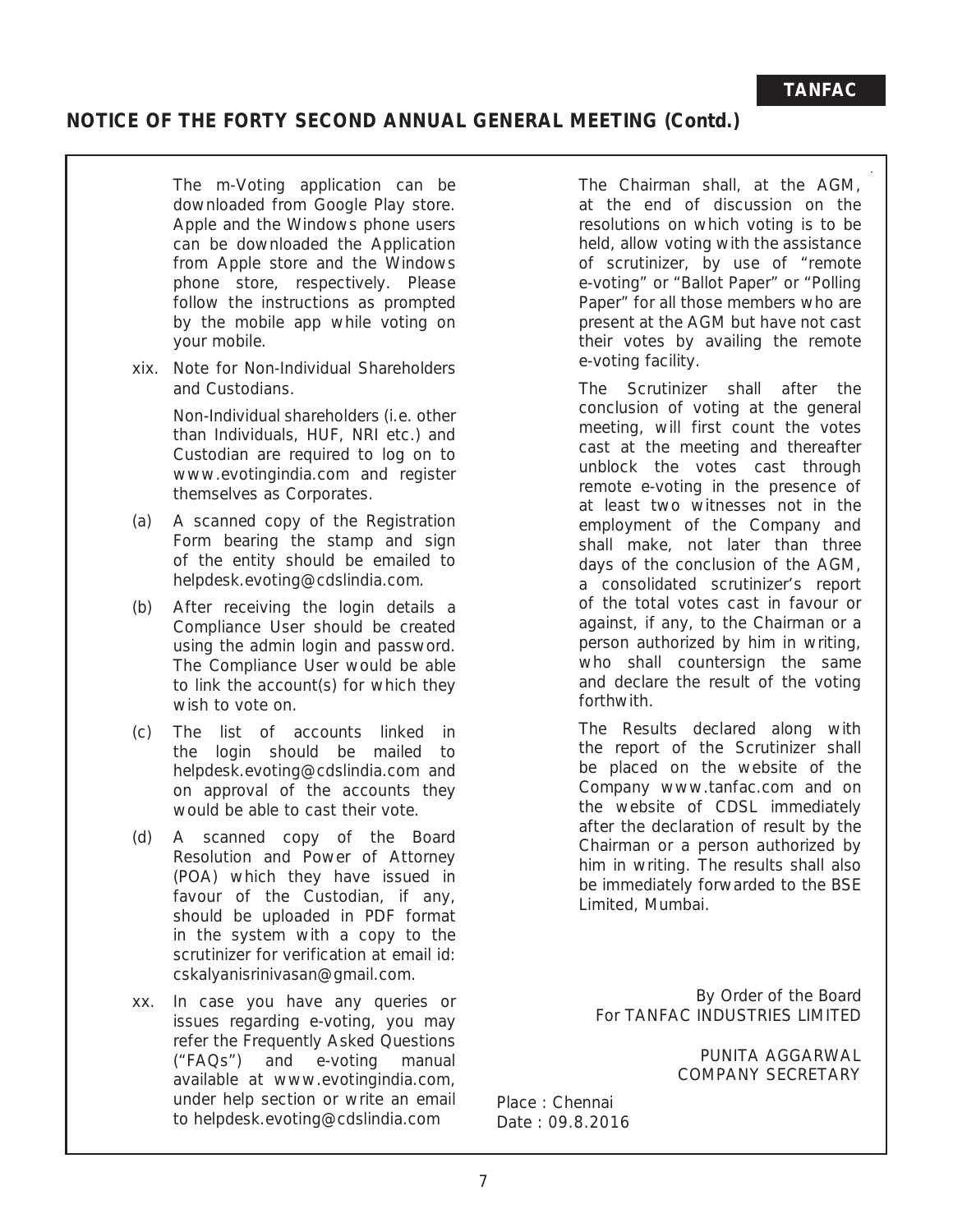# **STATEMENT PURSUANT TO SECTION 102(1) OF THE COMPANIES ACT, 2013**

The following statement sets out all material facts relating to the special business mentioned in the accompanying Notice.

### **ITEM NO.4**

The Board of Directors of the Company at their meeting held on  $24<sup>th</sup>$  May, 2016, has, on recommendation by the Audit Committee, appointed Mr. N. Krishna Kumar, Cost Accountant (Membership No.27885), as the Cost Auditor of the Company for the financial year 2016-2017 at a remuneration of `40,000/- (Rupees Forty Thousand only) besides out of pocket expenses, if any, at actual.

As per Section 148 of The Companies Act, 2013 and applicable rules thereunder, the remuneration payable to the Cost Auditor is to be ratified by the Members of the Company at their Annual General Meeting. The Board recommends the Ordinary Resolution as set out in Item No.4 of the Notice for approval by the Members.

None of the Directors, Key Managerial Personnel OR their relatives are in any way interested in the said resolution of the Notice.

### **ITEM NO.5**

The audited accounts of your company for the Financial Year ended  $31<sup>st</sup>$  March, 2016, has approved by the Board at its meeting held on 24<sup>th</sup> May, 2016 and being placed for consideration and adoption of accounts at the Annual General Meeting (AGM) to be held on 28<sup>th</sup> September, 2016 at the Registered Office.

In terms of the above referred duly finalized audited accounts of the Company, the net accumulated losses for the relevant financial year as on 31<sup>st</sup> March, 2016, amounted to `928.30 Lacs vis-a-vis the peak net worth of  $\degree$ 1950.36 Lacs as at 31st March, 2012, being the peak net worth in the preceding four financial years, which has resulted in the erosion of more than 50% of the said peak net worth of `1950.36 Lacs.

By virtue of the provisions of Section 23(1)(a) (ii) of the Sick Industrial Companies (Special Provisions) Act, 1985, the Board of Directors of the Company is required to report the fact of such erosion along with their report on the causes for such erosion and the revival measures being taken by the Company to the Shareholders after the said Annual General Meeting, for consideration by the Shareholders.

The facts relating such erosion and its causes and the revival measures being taken by the Company are explained in the enclosed Report of the Board of Directors forming part of this Notice.

The Board of Directors of the Company has to report such erosion to the Board for Industrial & Financial Reconstruction in the prescribed Form "C", in compliance with the provision of Section 23(1)(a)(i) of the above referred Act OR such other forms as may be introduced from time to time.

The Board recommends the proposed resolution as setout in Item No. 5 of the Notice for your approval as an Ordinary Resolution.

The documents referred to in this notice and explanatory statement are available for inspection during business hours on all working days (except Sundays and holidays) at the Registered Office until the date of Annual General Meeting or any adjournment thereof.

None of the Directors and key managerial personnel and their relatives of the Company are in any way concerned or interested, financially or otherwise, in the said resolution except to the extent of shareholding, if any, in the Company.

### **ITEM NO.6**

The Members of the Company at their Extraordinary General Meeting held on 3<sup>rd</sup> March, 2015, had approved the re-appointment of Shri Lalit Naik, Director (DIN: 02943588) as Manager of the Company (as defined under Section 2(53) of The Companies Act, 2013)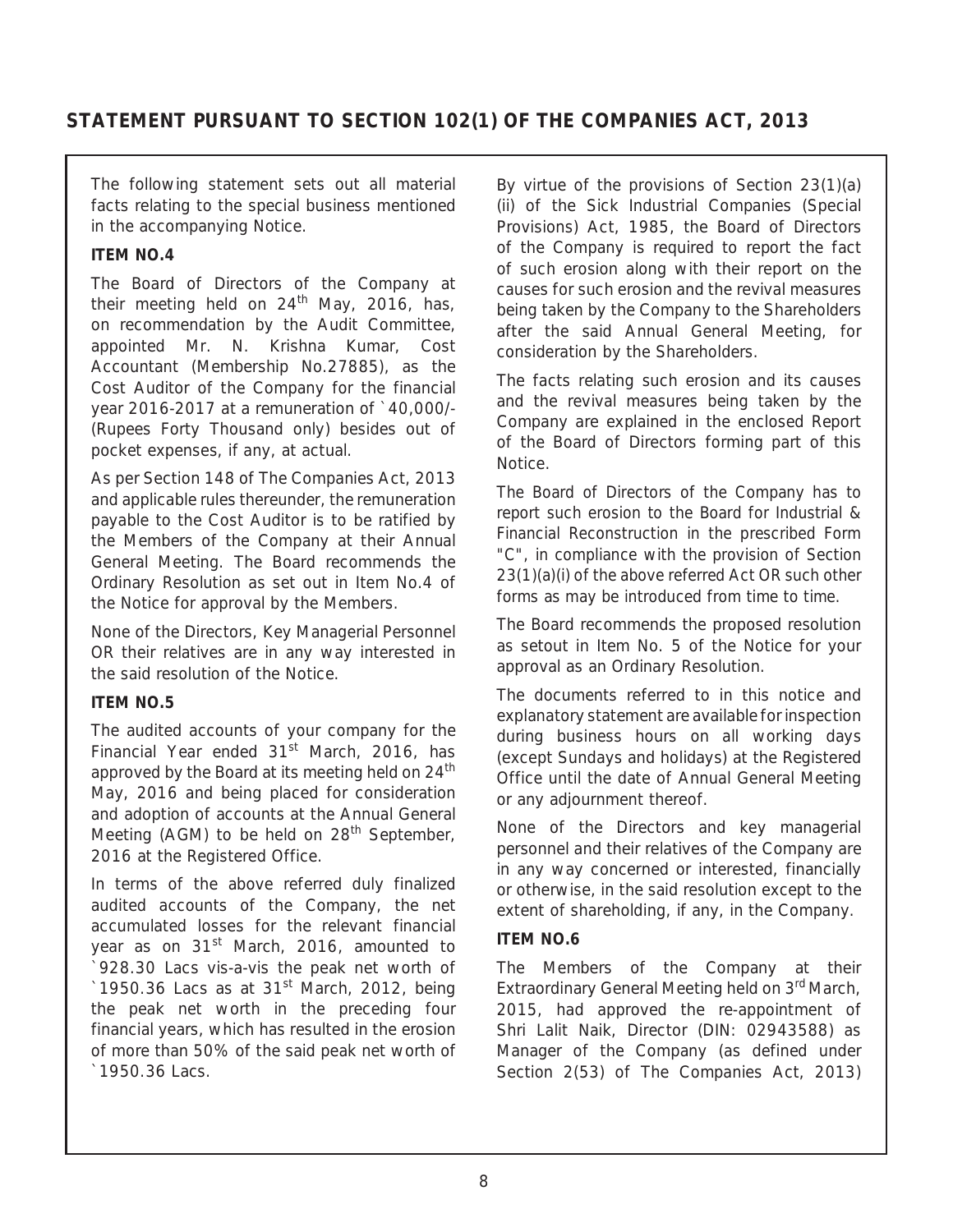## **STATEMENT PURSUANT TO SECTION 102(1) OF THE COMPANIES ACT, 2013 (Contd.)**

pursuant to Sections 196 and 197 read with Schedule V for a period of five years with effect from 22<sup>nd</sup> January, 2015.

It is proposed to re-designate the appointment of Shri Lalit Naik (DIN: 02943588) as Managing Director of the Company (as defined under Section 2(54) of The Companies Act, 2013) and pursuant to Sections 196 and 197 read with The Companies (Appointment and Remuneration of Managerial Personnel) Rules, 2014 (including any statutory modifications or re-enactment(s) thereof for the time being in force) and the provisions of Articles of Association and within the applicable provision of Schedule V of The Companies Act, 2013, for his remaining period of office as Managing Director i.e. up to 21st January, 2020, as recommended by the Nomination and Remuneration Committee.

During his tenure he will not draw any remuneration from the Company.

The Board recommends the Ordinary Resolution as set out In Item No. 6 of the Notice for approval by the Members.

None of the Directors, Key Managerial Personnel OR their relatives other than Shri Lalit Naik are in any way interested in the said resolution of the Notice.

> By order of the Board For TANFAC INDUSTRIES LIMITED

Place : Chennai (PUNITA AGGARWAL) Date: 09.8.2016 COMPANY SECRETARY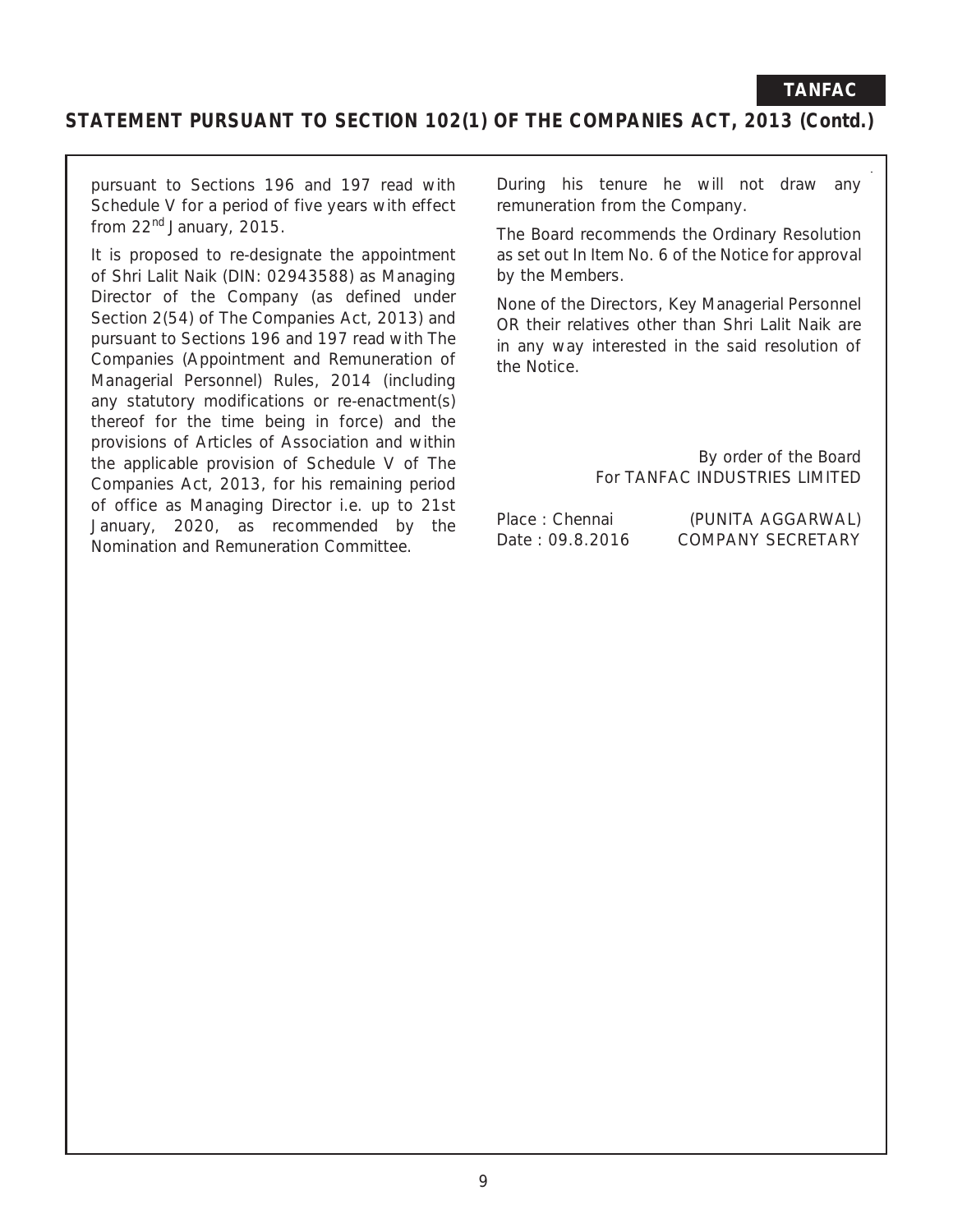## **STATEMENT PURSUANT TO THE PROVISIONS OF SECTION 23(1)(a)(ii) OF THE SICK INDUSTRIAL COMPANIES (SPECIAL PROVISIONS) ACT, 1985.**

**REPORT OF THE BOARD OF DIRECTORS OF TANFAC INDUSTRIES LIMITED PURSUANT TO THE PROVISIONS OF SECTION 23(1)(a) (ii) READ WITH SECTION 23(1)(b) OF THE SICK INDUSTRIAL COMPANIES (SPECIAL PROVISIONS) ACT, 1985.**

To

### The Members TANFAC INDUSTRIES LIMITED

As per the duly finalized audited accounts at the end of the financial year as on 31<sup>st</sup> March, 2016, the net accumulated losses as on the said date amounted to ` 928.30 Lacs, which eroded the peak net worth of ` 1950.36 Lacs in the preceding four financial years i.e. as on 31/03/2012, by more than 50%. Under Section 23(1)(a) and 23(1)(b)of the Sick Industrial Companies (Special Provisions) Act (SICA), 1985, the Company is required, within a period of 60 days from the date of finalisation of the duly finalized audited accounts of the company for the relevant financial year, to report the fact of such erosion to The Board for Industrial & Financial Reconstruction (BIFR). The Board of Directors of the company is also required to report to its shareholders the fact of such erosion with causes for such erosion by holding a general meeting of the shareholders of the Company for considering such erosion and hence, this report.

## **REASONS FOR EROSION OF 50% OF PEAK NET WORTH**

The reasons for erosion of over 50% of the peak net worth of ` 1950.36 Lacs as at 31<sup>st</sup> March, 2012 during the last four years were due to:

## **I. VOLATILITY IN INDIAN RUPEE vs U S DOLLAR**

 Your Company's most significant exposure relates to US Dollar since key raw materials viz. Fluorspar and Sulphur are imported or linked to international prices and foreign currency movements. China is a major producers of Acid Grade Fluorspar and so it continues to determine the international

prices of Fluorspar. Similarly the demandsupply position of sulphur determines the sulphur price.

 The selling price of your Company's key products like Aluminium Fluoride (AlF3) and HF Acid are determined by the global market dynamics, international prices and also the exchange rate of Indian Rupee against US dollar.

## **II. LOWER VOLUME OF HF SALES:**

 The entire value chain of fluorspar – Hydrofluoric Acid suffers out of higher gaps in the supply and demand. China continues to enjoy the benefits of backward and forward integration in the value chain is becoming aggressive on competition.

 Continued downward trend in demand for HF domestic market due to post withdrawal of CDM benefits on R22 and also downward trend in end user segments (auto-mobiles/stainless steel), competition in domestic and overseas competitors, removal of export duty for HF in China are put further pressure on both realisation and margin.

## **III. OTHER REASONS :**

- (a) Higher interest charges due to an increase in interest rates and lower cash generation.
- (b) Impairment provision for IBAP plant and Bio Gas Plant during 2012-13

## **STEPS TAKEN FOR REVIVAL OF THE COMPANY**

Your Company has successfully revived the IBAP project by successfully adding values to the by product generated from the process, thus significantly improving the overall returns from the product. Besides the Company has further improved the IBAP process and achieved targeted input norms of main raw materials and also significantly reduced power norms through modification thereby considerable saving in power rating.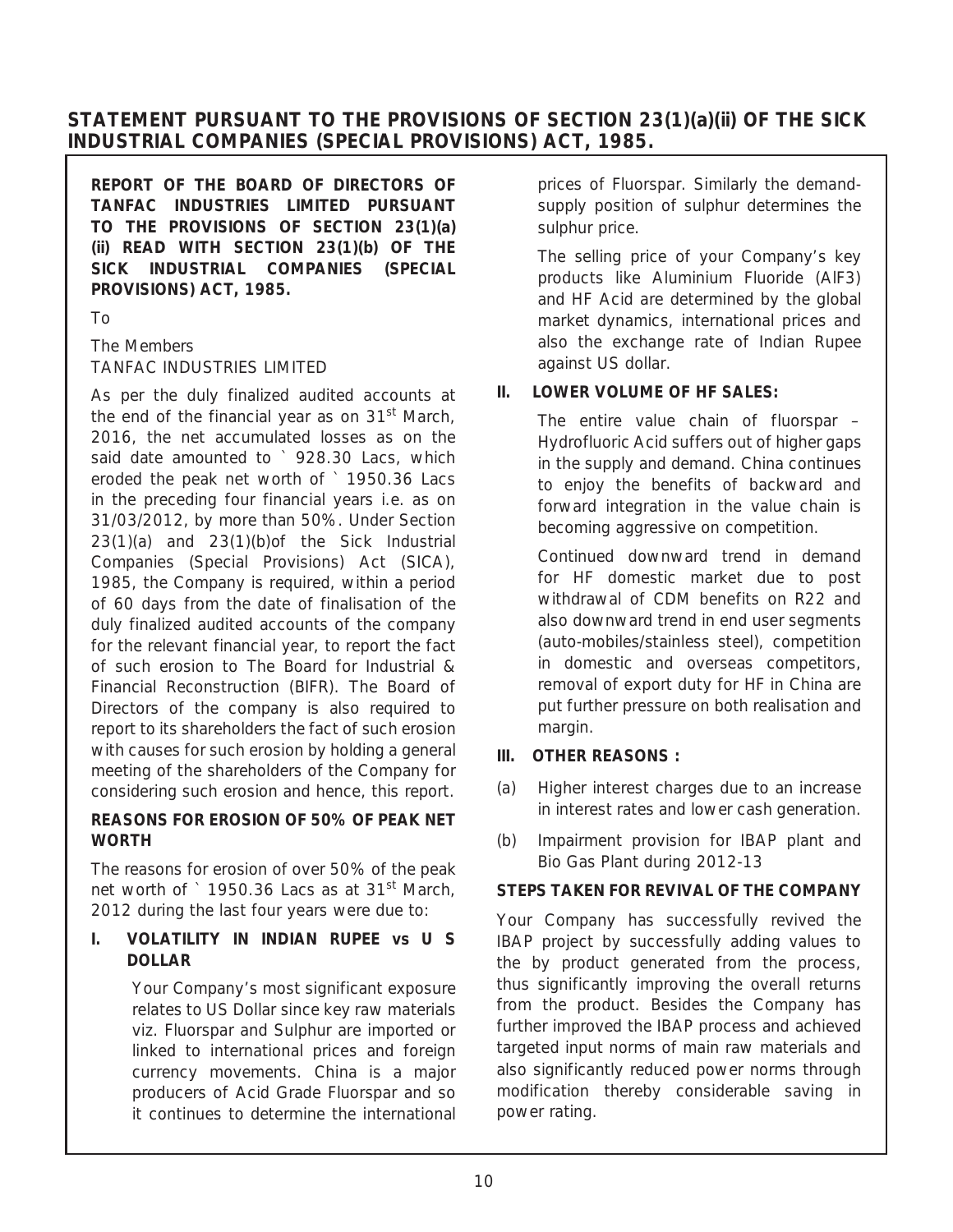## **TANFAC**

## **STATEMENT PURSUANT TO THE PROVISIONS OF SECTION 23(1)(a)(ii) OF THE SICK INDUSTRIAL COMPANIES (SPECIAL PROVISIONS) ACT, 1985. (Contd.)**

The ongoing steps taken by the Company to turn around the operations have started yielding results. After incurring continuous losses during the second and third quarters of the financial year, the Company has registered positive Profit after Tax of 0.99 Crore during the last quarter of the financial year.

Further, the Company has taken several initiatives to improve its overall operational performance which includes –

- $\bullet$ Increasing in volume of HF exports to existing and new markets.
- Focus on PV grade DHF and Speciality  $\bullet$ Fluorides.
- Tight control on working capital to reduce overall debt.
- Taking up with bankers for reduction in interest rate considering improvement in operations.
- $\bullet$ Expand the products base and increase the volume of new product introduced during the last financial year.
- $\bullet$ Negotiate with its key suppliers for overall reduction in the prices of Fluorspar and Sulphur over and above the current pricing formula.
- Manpower Optimization

The Company is optimistic that these measures will lead to turnaround of the Company and restore the financial health.

 For and on behalf of the Board of Directors TANFAC INDUSTRIES LIMITED

> LALIT NAIK MANAGER AND DIRECTOR

Place: Chennai Date:  $24<sup>th</sup>$  May, 2016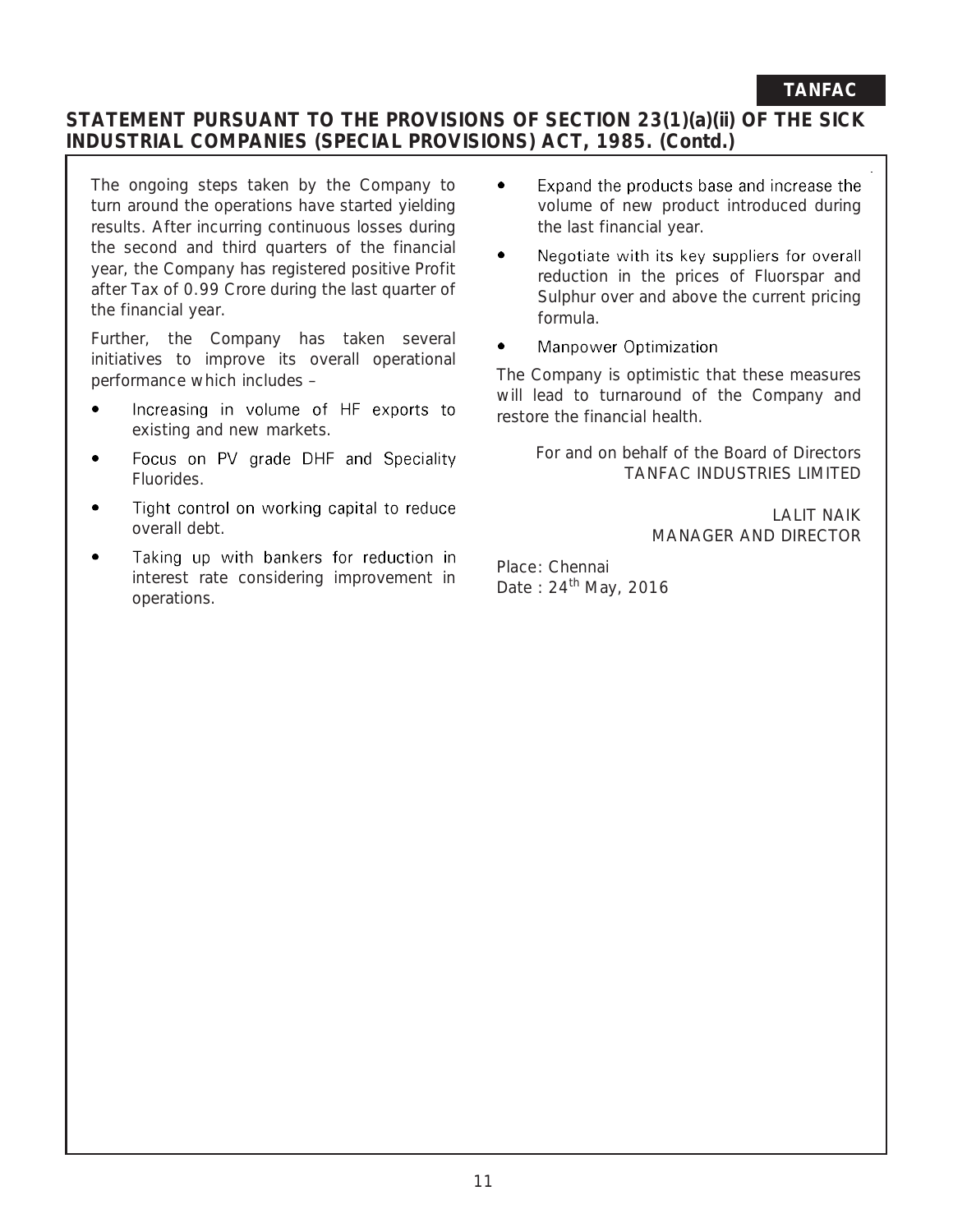

#### **FORM NO.MGT-11**

#### **PROXY FORM**

[Pursuant to Section 105(6) of The Companies Act, 2013 and rule 19(3) of The Companies (Management and Administration) Rules, 2014] FORTY SECOND ANNUAL GENERAL MEETING Wednesday, September 28, 2016

Name of the member(s) : ………………………..........……………………………………………………………….............. Registered address : ……………………………..........…………………………………………………………..................... ………………………………………………..........……………………………………………………………………….............. I/We, being the member(s), holding Equity Shares of the above named company, hereby appoint – (1) Name: ………………….........…………… Address …………………………………...………………………............. Email Id: ………………….........………... Signature …………………………………..…………........ or failing him (2) Name: ………………….........…………… Address ……………………………...…………………...........………….. Email Id: ……………….........……..……..Signature …………………………………..……….......…. or failing him (3) Name: ………………….........…………… Address ………………………………………………...........………...….. Email Id: ……………….........……..…….. Signature …………………………………….………........ or failing him

as my/our proxy to attend and vote (on a poll) for me/us and on my/our behalf at the Forty Second Meeting of the Company, to be held on Wednesday, September 28, 2016 at 11.30 A.M. at 14, SIPCOT Industrial Complex, Cuddalore – 607 005 and at any adjournment thereof in respect of such resolutions as are indicated below:

| <b>Resolution</b><br>No. | <b>Description of Resolutions</b>                                                                                                                                                         |          | Opitonal* |         |
|--------------------------|-------------------------------------------------------------------------------------------------------------------------------------------------------------------------------------------|----------|-----------|---------|
| <b>Ordinary Business</b> |                                                                                                                                                                                           |          | For       | Against |
| $1_{\cdot}$              | Adoption of Audited Financial Statements for the financial year<br>ended 31 <sup>st</sup> March, 2016, the Reports of the Board of Directors and<br>Auditors' thereon.                    | Ordinary |           |         |
| 2.                       | Re-appointment of Shri R. Karthikeyan, Director retiring by rotation.                                                                                                                     | Ordinary |           |         |
| 3.                       | Re-appointment of M/s. Khimji Kunverji & Co., Chartered<br>Accountants as Statutory Auditors of the Company                                                                               | Ordinary |           |         |
| <b>Special Business</b>  |                                                                                                                                                                                           |          |           |         |
| $\overline{4}$ .         | Ratification of the remuneration to Cost Auditors for the financial<br>year ending 31 <sup>st</sup> March, 2017.                                                                          | Ordinary |           |         |
| 5.                       | Report to BIFR on erosion of more than fifty percent of the peak<br>net worth of the Company for the financial year ended 31.3.2016<br>during immediately preceding four financial years. | Ordinary |           |         |
| 6.                       | Re-designation of Shri Lalit Naik as Managing Director of the<br>Company.                                                                                                                 | Ordinary |           |         |

Signed this \_\_\_\_\_\_\_\_\_\_\_\_\_\_\_\_\_\_\_\_\_\_\_\_\_\_ day of \_\_\_\_\_\_\_\_\_\_\_\_\_\_ 2016

Affix Re.1/- Revenue Stamp

- Notes:\* 1. This form of proxy in order to be effective, should be duly completed, stamped, signed and deposited at the Registered Office of the Company not less than 48 hours before the commencement of the Annual General Meeting.
	- 2. It is optional to put a in the appropriate box column against the resolution(s) indicated in the box. If you leave the "For" or "Against" column blank against any or all resolutions, your proxy will be entitled to vote in the manner as he/she think appropriate.

Signature(s)…….……………..………......

- 3. A person can act as proxy on behalf of Members not exceeding fifty and holding in the aggregate not more than 10% of the total share capital of the Company. In case a proxy is proposed to be appointed by a Member holding more than 10% of the total share capital of the Company carrying voting rights, then such proxy shall not act as a proxy for any other person or shareholder.
- 4. The Proxy must be deposited at the Registered Office of the Company 48 hours before the time fixed for holding the meeting. THE PROXY NEED NOT BE A MEMBER OF THE COMPANY.